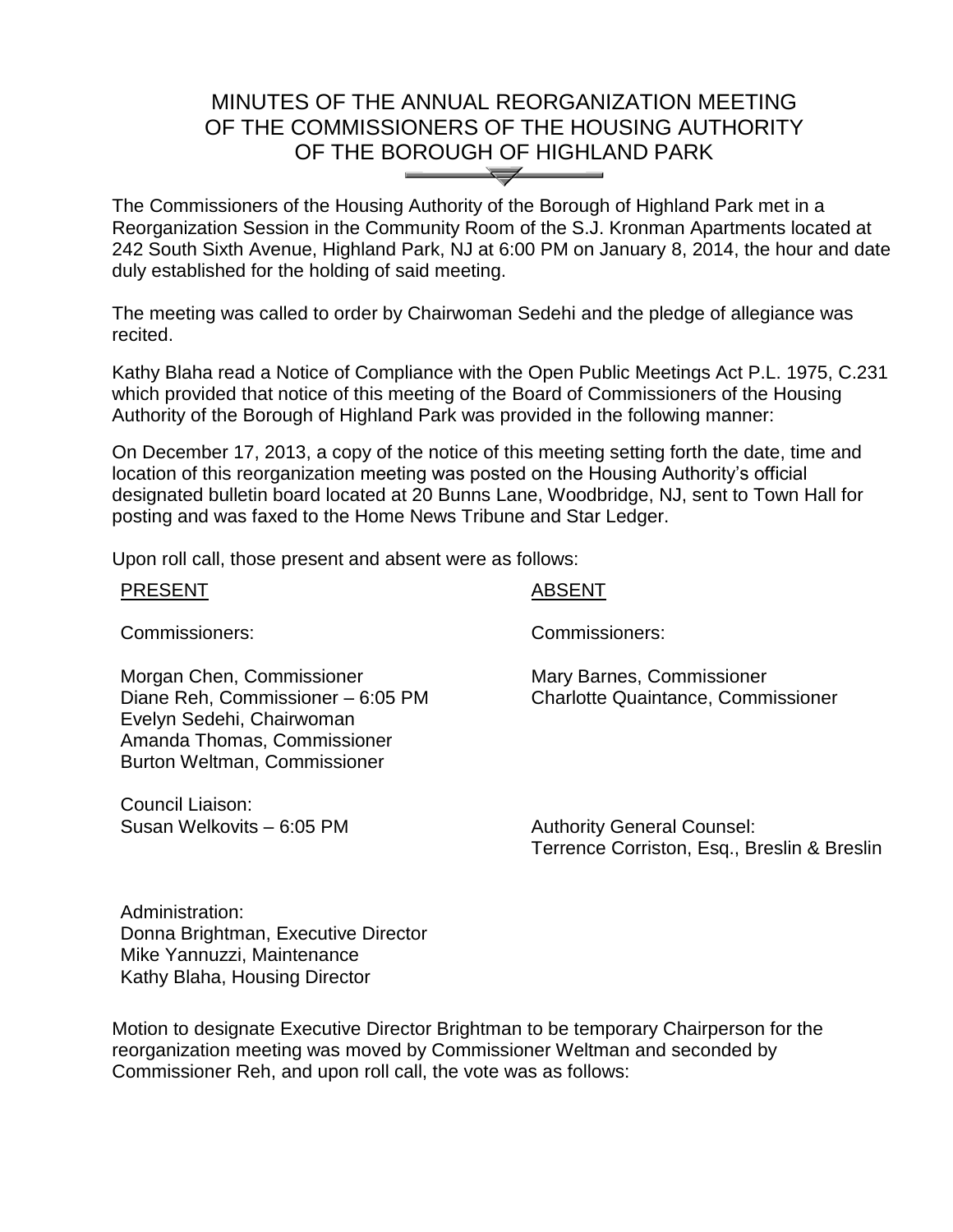| <b>ROLL CALL:</b> | Barnes Chen Quaintance Reh Sedehi Thomas Weltman |
|-------------------|--------------------------------------------------|
| AYES:             | Chen Reh Sedehi Thomas Weltman                   |
| NAYS:             | <b>None</b>                                      |
| Abstain:          | <b>None</b>                                      |
| Absent:           | Barnes Quaintance                                |

Executive Director Brightman opened the floor to nominations for Chairperson.

Motion to nominate Commissioner Sedehi for Chairperson to the Housing Authority of the Borough of Highland Park for the ensuing fiscal year moved by Commissioner Reh and seconded by Commissioner Weltman.

There were no more nominations for Chairperson.

Motion to close nominations for Chairperson was moved by Commissioner Weltman and seconded by Commissioner Reh.

| ROLL CALL: | Barnes Chen Quaintance Reh Sedehi Thomas Weltman |
|------------|--------------------------------------------------|
| AYES:      | Chen Reh Sedehi Thomas Weltman                   |
| NAYS:      | <b>None</b>                                      |
| Abstain:   | <b>None</b>                                      |
| Absent:    | Barnes Quaintance                                |

Motion to elect Chairman Sedehi to be Chairman was moved by Commissioner Weltman and seconded by Commissioner Reh.

| ROLL CALL: | Barnes Chen Quaintance Reh Sedehi Thomas Weltman |
|------------|--------------------------------------------------|
| AYES:      | Chen Reh Sedehi Thomas Weltman                   |
| NAYS:      | <b>None</b>                                      |
| Abstain:   | <b>None</b>                                      |
| Absent:    | Barnes Quaintance                                |

Executive Director Brightman returned the meeting to Chairman Sedehi.

Chairwoman Sedehi thanked the board members and stated she was looking forward to a second year as Chair.

Chairwoman Sedehi asked for nominations for Vice Chair.

Motion to nominate Commissioner Reh for Vice Chairperson to the Housing Authority of the Borough of Highland Park for the ensuing fiscal year moved by Commissioner Thomas and seconded by Commissioner Sedehi.

There were no more nominations for Vice Chairperson.

Motion to close nominations for Vice Chairperson and elect Commissioner Reh to be Vice Chairman was moved by Commissioner Thomas and seconded by Commissioner Chen.

| <b>ROLL CALL:</b> | Barnes Chen Quaintance Reh Sedehi Thomas Weltman |
|-------------------|--------------------------------------------------|
| AYES:             | Chen Reh Sedehi Thomas Weltman                   |
| NAYS:             | <b>None</b>                                      |
| Abstain:          | <b>None</b>                                      |
| Absent:           | Barnes Quaintance                                |